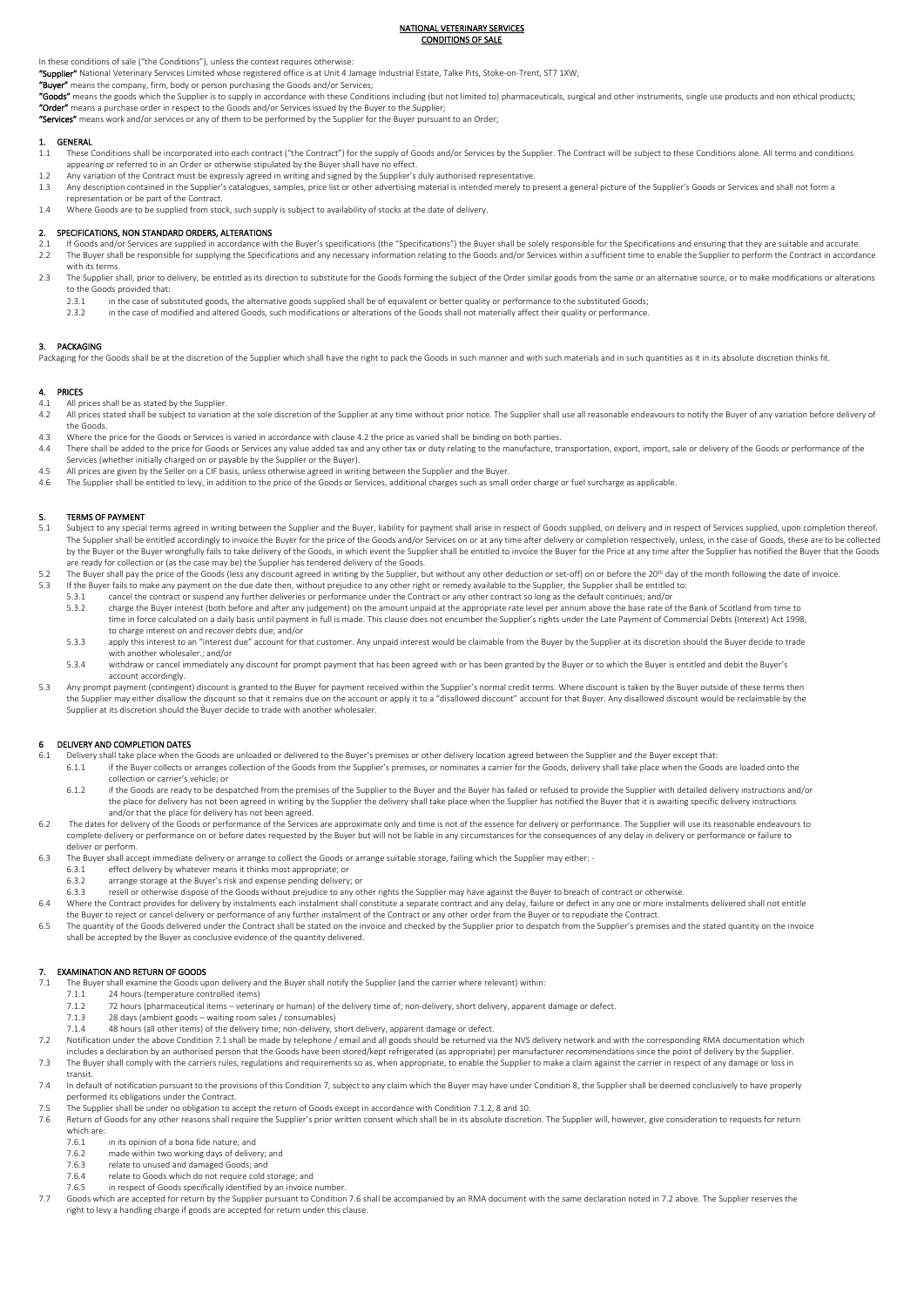#### 8. WARRANTY AND LIMIT OF RESPONSIBILITY

- 8.1 The Supplier warrants (the "Warranty") that the Goods will correspond with their specification at the time of delivery and will be reasonably free from defects in design (other than a design submitted or specified by the Buyer) material or workmanship for a period of three months from the date of delivery or for a period ending on the date of expiry of the shelf life of the Goods, whichever is the shorter (the "Warranty Period") provided always that in respect of goods, materials, parts or components supplied but not manufactured by the Supplier the Warranty will be equivalent to the Warranty (if any) which the Supplier may have received from the manufacturer or Supplier of such goods, materials, parts or components but not so as to impose a liability greater than that imposed on the Supplier by the aforesaid Warranty Period and provided that the Buyer has given the Supplier written notice and satisfactory proof of such defect within the Warranty Period.<br>8.2 The Supplier's obligations to the Buy
	- 8.2.1 to damage caused by the Buyer's or any third party's act, default or misuse of the Goods or by failure to follow any instructions supplied with the Goods
	-
	- 8.2.2 if the Goods have been stored, handled or applied in such a way that damage is likely to occur;<br>8.2.3 if the Goods are altered, modified or repaired by any person other than the Supplier or any pe 8.2.3 if the Goods are altered, modified or repaired by any person other than the Supplier or any person who has been expressly nominated or approved in writing by the Supplier;
	- 8.2.4 if the Buyer shall not have paid by the due date for payment for all Goods or Services supplied whether under the Contract or under any other contract between the Supplier and the Buyer,<br>8.2.5 in respect of any defec
- 8.3 Subject as expressly provided in 8.1 and 8.2 above and except where the Goods are sold to a person dealing as a consumer (within the meaning of the Unfair Contract Terms Act 1977), all warranties conditions or other terms implied by status or common law are excluded to the fullest extent permitted by law.
- 8.4 Subject to 8.2 above, where any valid claim in respect of the Goods which is based an any defect in the quality or condition of the Goods is notified to and accepted by the Supplier in accordance with these Conditions the Supplier shall be entitled to replace or repair the Goods (or the part in question) free of charge, or, at the Supplier's sole discretion, refund to the Buyer the price of the Goods (or a proportionate part of the price) but the Supplier shall have no further liability to the Buyer.
- 8.5 Save for liability for death or personal injury arising from the Supplier's negligence and for liability arising under the Consumer Protection Act 1987 (which if proved is not excluded) the Supplier's opinion to repair, replace re-perform or refund as aforesaid shall constitute the full extent of the Supplier's liability in respect of any loss or damage sustained by the Buyer (whether caused by any breach of the Contract or by misrepresentation (unless fraudulent) or by the negligence of the Supplier, its employees or agents or arising from any other cause whatsoever) and the Supplier shall not in any circumstances be liable for any damages, compensation, cost, expenses, losses or other liabilities, whether direct or consequential (including loss of profits) suffered by the Buyer arising therefrom.
- 8.6 The cost to the Supplier of and incidental to the return by the Buyer to the Supplier of any of the Goods delivered hereunder shall, except to the extent that the Supplier has accepted responsibility hereunder, be the responsibility of the Buyer who shall indemnify the Supplier against any such cost including, but without limitation to the generality of the foregoing, cost of transport and testing or<br>any other cost or
- 8.7 Notwithstanding sub-clause 8.5 above the Buyer shall, except where he is a person who suffers personal injury or death or loss or damage to property such as to give rise to claim under the Consumer Protection Act 1987, indemnify the Supplier against all loss, damage, liability, legal fees and cost arising from any such claim made against the Supplier under the Consumer Protection Act 1987.
- Save for liability for death or personal injury arising from the Supplier's negligence and for liability arising under the Consumer Protection Act 1987 (which if proved is not excluded), the maximum and the Supplier's negl liability of the Supplier under or in connection with the Contract shall not exceed the price of the Goods or Services.

# 9. TITLE TO GOODS<br>9.1 Unless the Cor

- 9.1 Unless the Contract otherwise stipulates, risk of damage to or loss of the Goods shall pass to the Buyer at the time of delivery of the Goods in accordance with Condition 6 above or, if the Buyer wrongfully fails to take delivery of the Goods, the time when the Supplier has tendered delivery of the Goods and the Goods should be insured by the Buyer accordingly.
- 9.2 Notwithstanding that risk in the Goods shall pass to the Buyer in accordance with Condition 9.1, legal and beneficial ownership of the Goods shall remain with the Supplier until payment in full has been received by the Supplier:
	- 9.2.1 for those Goods;<br>9.2.2 for any other good
	- 9.2.2 for any other goods supplied by the Supplier;<br>9.2.3 of any other monies due from the Buyer to the
	- of any other monies due from the Buyer to the Supplier on any account
- 9.3 Until property in the Goods passes to the Buyer under Condition 9.2 the Buyer shall: be bailee of the Goods;
- 9.3.2 keep the Goods separately and readily identifiable as the property of the Supplier.
- 9.4 Notwithstanding Condition 9.2 the Buyer may as principal in ordinary course of its business sell the Goods by bona fide sale at full market value.
- 9.5 Goods shall be deemed sold or used in the order delivered to the Buyer.
- 9.6 Any resale by the Buyer of Goods in which property has not passed to the Buyer shall (as between the Supplier and the Buyer only) be treated as if made by the Buyer as agent for the Supplier.<br>9.7 If Goods in which prop If Goods in which property has not been passed to the Buyer are mixed with or incorporated into other goods the property in those other goods shall be held on trust by the Buyer for the Supplier to
- the full extent of the sums recoverable by the Supplier under Condition 9.2. 9.8 The proceeds of sale of any Goods and any other goods referred to in Condition 9.7 shall be held by the Buyer in trust for the Supplier to the extent of all sums recoverable by the Supplier under Condition 9.2.
- 9.9 The Buyer shall keep any proceeds of sale as referred to in Condition 9.8 in a separate account but in any event the Supplier shall have the right to trace such proceeds (according to the principles in re Halletts estate (1880) 13 ChD 696).
- 9.10 The Buyer assigns to the Supplier all rights and claims the Buyer may have against its own customers and others in respect of the Goods specified in Condition 9.6, goods specified in Condition 9.7 and proceeds of sale specified in Condition 9.8.
- 9.11 At any time before property in Goods passes to the Buyer (whether or not any payment to the Supplier is then overdue or the Buyer is otherwise in breech of any obligation to the Supplier), the
	- Supplier may (without prejudice to any other of its rights):<br>9.11.1 retake possession of all or any part of the Good 9.11.1 retake possession of all or any part of the Goods and enter any premises for that purpose (or authorise others to do so) which the Buyer hereby authorises;
	- 9.11.2 require delivery up to it of all or any part of the Goods;
	- 9.11.3 terminate the Buyer's authority to re-sell or use the Goods forthwith by written notice to the Buyer which authority shall automatically terminate (without notice) upon any insolvency of the Buyer or it going into liquidation (as defined in the insolvency Act 1986) or it having a receiver appointed or calling a meeting of its creditors or any execution or distress being levied on Goods in its possession
- 9.12 The Supplier may at any time appropriate to such indebtedness as it thinks fit sums received from the Buyer notwithstanding any purported appropriation by the Buyer.
- 9.13 Each clause and sub-clause of this Condition 9 is separate, servable and distinct and, accordingly, in the event of any of them being for any reason whatever unenforceable according to its terms, the others shall remain in full force and effect.

#### 10. RECALL

- 10.1 The Supplier may at any time and in its absolute discretion request, either orally or in writing, the recall of any Goods supplied ("Recall"). Where such a request is made orally, it shall be confirmed by
- the Supplier in writing.<br>10.2 The reasonable cost of collection of any goods subject to Recall be borne by the Supplier and the Buyer shall render all reasonable assistance in the arrangements for collection and return of
- 10.3 If the Goods cannot be replaced within a reasonable period, the Supplier shall issue to the Buyer a credit note for the price then current of the Goods subject to Recall.

#### 11. TERMINATION

If the Buyer enters into a deed of arrangement or commits an act of bankruptcy or compounds with his creditors or if a receiving order is made against him or (being a company) it shall pass a resolution or the Court shall make an order that the Buyer shall be wound up (otherwise than for the proposes of amalgamation or reconstruction) or if a receiver (including an administrative receiver) shall be appointed of<br>any of the as Court or creditor to appoint a receiver (including an administrative receiver) or a manager or which entitle the Court to make a winding-up order or if the Buyer takes or suffers any similar action in consequence of debt or if the financial responsibility of the Buyer shall, in the opinion of the Supplier, become impaired or if the buyer shall commit any breach of any part of the contract the Supplier may without prejudice to its rights and remedies under these conditions stop all Goods in transit and suspend further deliveries and by notice to the Buyer may terminate the contract immediately.

### 12. FORCE MAJEURE

- 12.1 Insofar as the performance of the Contract by the Supplier may be affected by a strike, any lack of available shipping or transport or materials, any restriction regulation or decree by any local or municipal authority or government department or by any cause beyond the Supplier's reasonable control (which shall be construed without reference to the proceeding causes) the Supplier may elect,
	- at its absolute discretion, either: -<br>12.1.1 to terminate the Contr
	- 12.1.1 to terminate the Contract; or<br>12.1.2 to proceed to perform or con to proceed to perform or continue performance under the Contract within a reasonable time after the termination of such events or circumstances
- 12.2 In the event that the Supplier makes an election under 12.1 the Buyer shall accept the Goods or such part of them as are delivered to it notwithstanding any delay.

#### 13. PATENTS

 The Buyer shall indemnify the Supplier against all actions, costs (including the cost of defending any legal proceedings), claims, proceedings, accounts and damages in respect of any infringement or alleged infringement of any patent, registered design, unregistered design, design right, copyright, trademark or other industrial or intellectual property rights resulting from compliance by the Supplier with the<br>Buyer's instruct

### 14. INDEMNITY

The Buyer agrees upon demand to indemnify the Supplier against all losses, damages, injury, costs and expenses of whatever nature suffered by the Supplier to the extent that the same are caused by or related to:

- 14.1 designs, drawings or specifications given to the Supplier by the Buyer in respect of the Goods and/or Services;
- 14.2 defective materials or products supplied by the Buyer to the Supplier and incorporated by the Supplier in the Goods; or<br>14.3 the improper incorporation, assembly, use, processing, storage or handling of Goods by the B
- the improper incorporation, assembly, use, processing, storage or handling of Goods by the Buyer.

## 15. ASSIGNMENT AND SUBCONTRACTING

- 15.1 None of the rights or obligations of the Buyer under the Contract may be assigned or transferred in whole or in part without prior written consent of the Supplier.<br>15.2 The Supplier shall be entitled to subcontract an
-